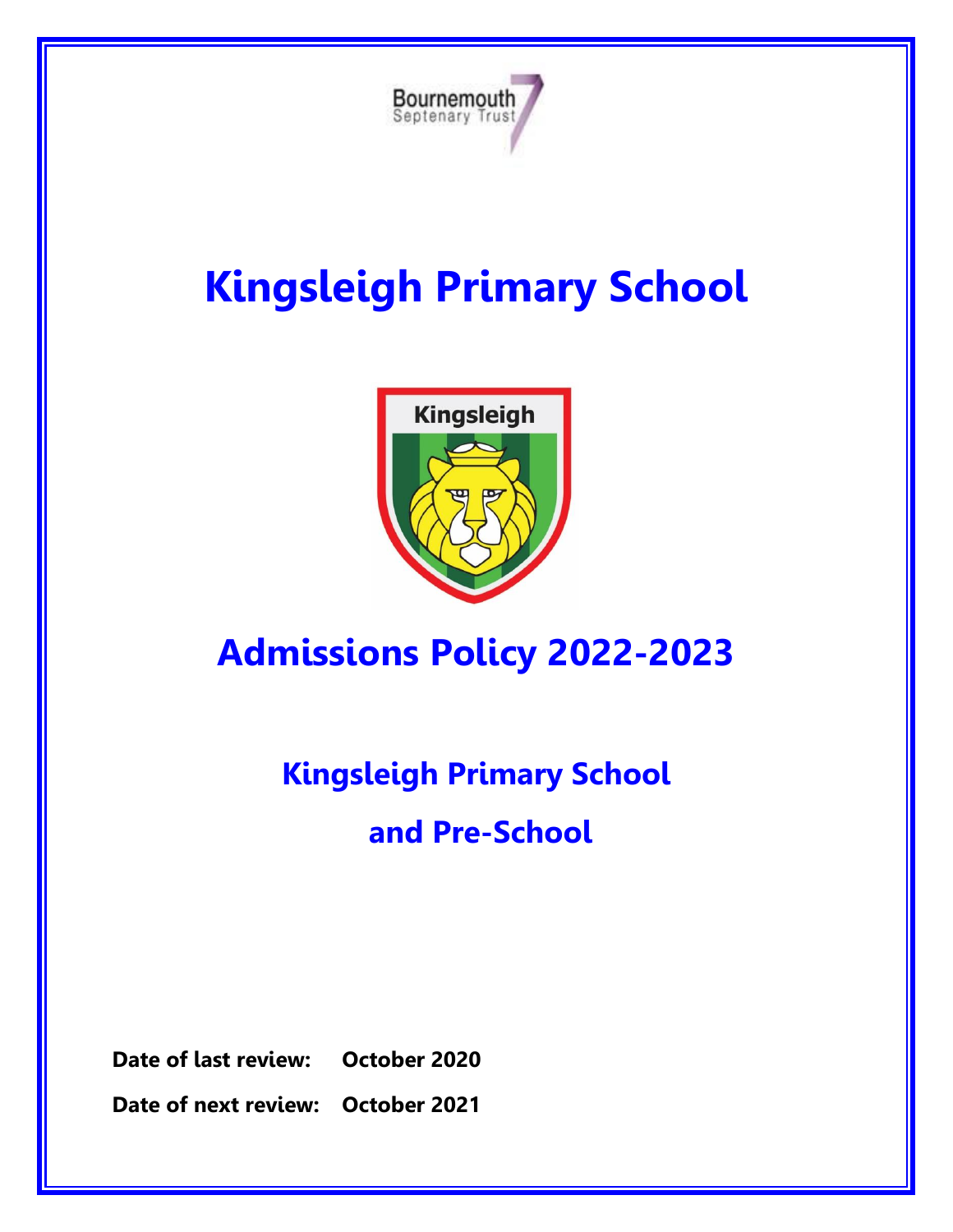#### **Kingsleigh Primary School and Pre-School (Academy Trust) Admissions Policy and Arrangements for 2022-2023**

The criteria to be used by Kingsleigh Primary School and Pre-School are as set out below. They will be applied to

- a) All entry year applications received by the closing date and to applications received after the closing date, if any places become available. Late applications will not be considered at the first allocation of places until all applications received on time have been dealt with
- b) All admissions outside the normal September main entry intake unless any In-Year Fair Access Protocols (see note 11) agreed through the Bournemouth Admissions Forum are applicable.

A place in our Pre-School does not guarantee a place in our Reception and applications have to be made for Reception places through the Local Authority admissions procedure.

Places will be allocated in the following order of category:

#### **Category 1**

Children who are "Looked after" by a Local Authority or a child who was previously looked after but immediately following being looked after subject to an adoption, residence, child arrangements or special guardianship order (See Note 1.)

# **Category 2**

Where necessary, priority will be given to children of any member of staff employed at the Academy where the member of staff has been (a) in employment at the Academy for two or more years at the time of application for admission is made, or (b) when the member of staff is recruited to fill a vacant post for which there is a demonstrable skills shortage.

# **Category 3 (For children who are in attendance at Kingsleigh Pre-School)**

Where necessary, priority will be given to children who are already attending Kingsleigh Pre-School who are eligible for Early Years Pupil Premium or Service Premium.

# **Category 4**

Children living in the designated catchment area of the school who will have a brother or sister (see note 3) attending the school (or related infant/junior school) at the time of admission.

# **Category 5**

Children living in the designated catchment area of the school.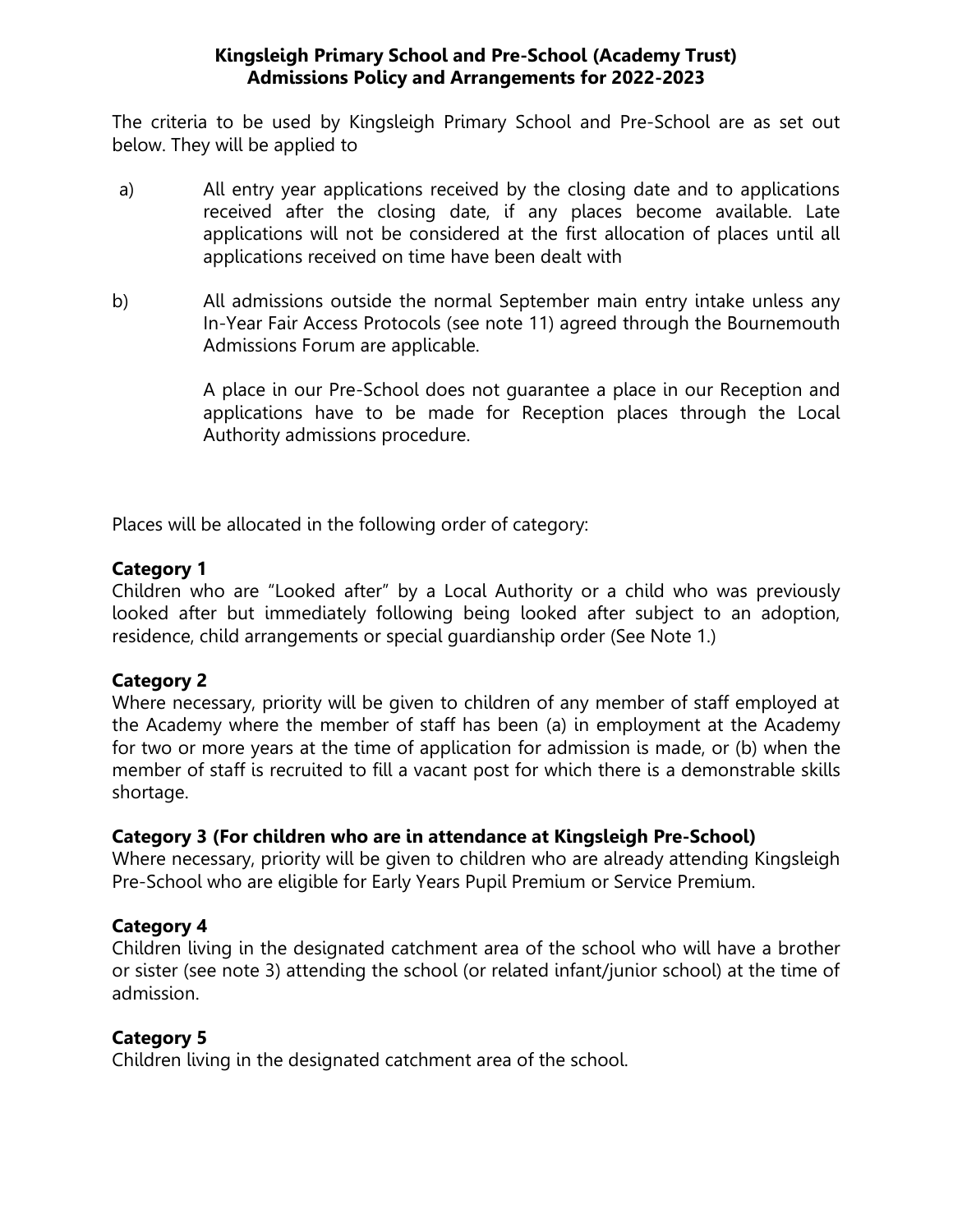#### **Category 6**

Children living outside the designated catchment area of the school who will have a brother or sister (see note 3) attending the school (or related infant/junior school) at the time of admission.

#### **Category 7**

Children living outside the catchment area of the school who live closest to the school as measured by straight-line distance. (See note 2(ii))

#### **Admission Criteria - Notes**

1. A "Looked After Child" means any child who is in the care of a local authority in accordance with Section 22 (1) of the Children Act 1989. A child who was "previously a Looked After Child" means a child who after being Looked After became subject to an Adoption Order under the Adoption Act 1976 or under Section 46 of the Adoption and Children Act 2002, a Residence Order or Child Arrangement Order under Section 8 of the Children Act 1989 or Special Guardianship Order under Section 14A of the Children Act 1989. Applicants can be asked to provide additional evidence in order to verify the previously looked after status of a child. It is at the discretion of the admissions authority what evidence is required. The final decision will be made by the admissions authority. If any information supplied by an applicant is judged by the admissions authority to be fraudulent or intentionally misleading, the admissions authority may refuse to offer a place, or if already offered, may withdraw the offer.

A child is regarded as having been in state care in a place outside of England if they were accommodated by a public authority, a religious organisation or any other provider of care whose sole purpose is to benefit society. Applicants can be asked to provide additional evidence in order to verify the previously looked after status of a child. It is at the discretion of the admissions authority what evidence is required. The final decision will be made by the admissions authority. If any information supplied by an applicant is judged by the admissions authority to be fraudulent or intentionally misleading, the admissions authority may refuse to offer a place, or if already offered, may withdraw the offer.

- 2. In the case of over subscription in categories 1 7 priority will be given to these children:
	- (i) significant medical/psychological conditions and exceptional reasons for an application to be considered under this category written evidence from an NHS Consultant (for medical grounds), or an NHS Consultant Psychiatrist (for psychological grounds), or a Social Worker (for exceptional grounds) that documents the child or young person's medical, psychological or exceptional needs must be included with the application. Children will only meet this criterion if the school is assessed by the Trust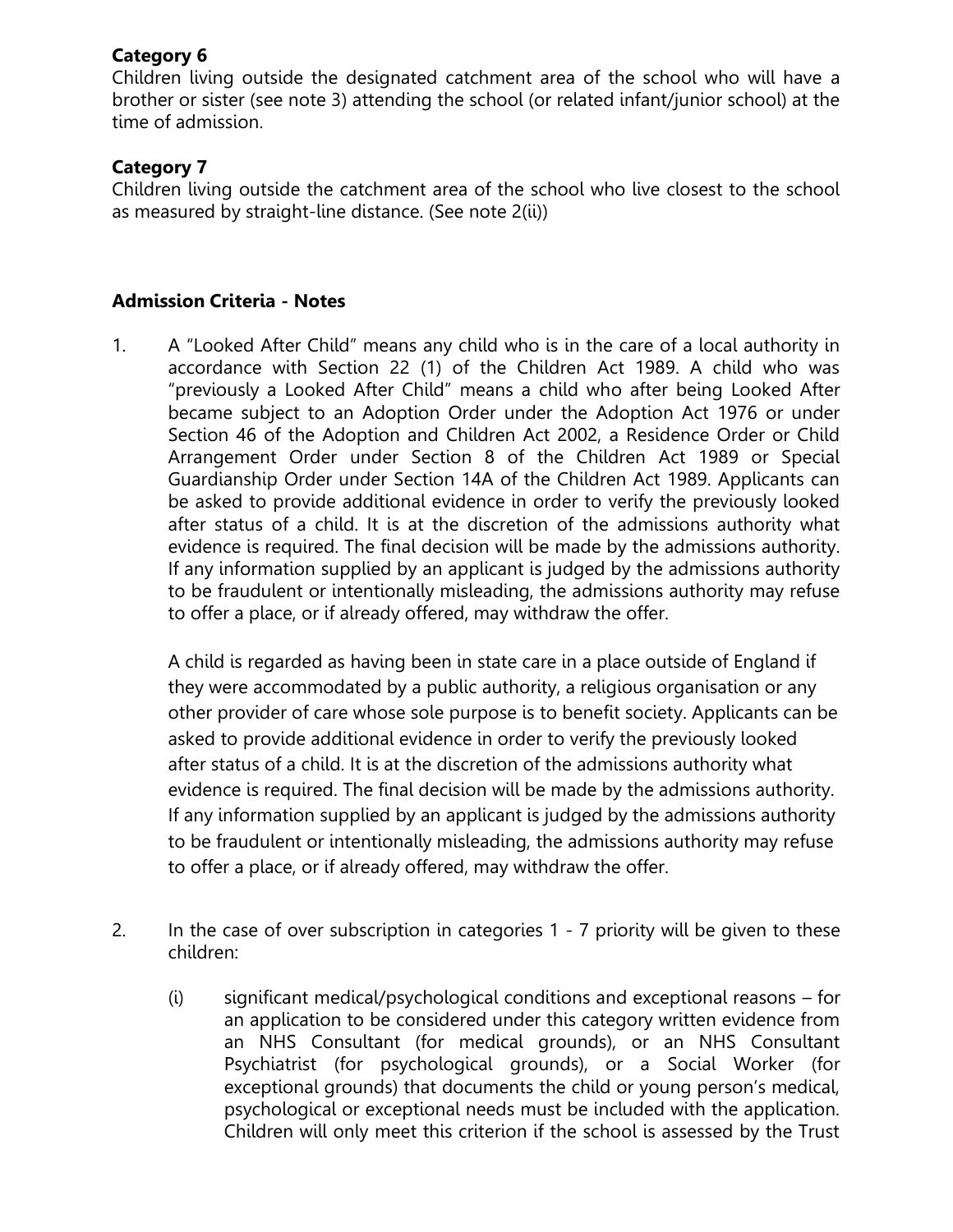Board to be the only school that can meet any specific medical, psychological or exceptional needs identified.

- (ii) live closest to the school as measured by the straight-line distance calculated by the Local Authority's Geographical Information System (GIS) in use at the time of allocation (the system at the time of setting the policy takes the measurement between the address mapping points of the school and the applicant's home). If distances are equal, as calculated by the Local Authority's GIS system, for example a flat in a block of dwellings with the same front entrance a random allocation system will be used to determine the allocation. Details of this process are outlined below in Note 12.
- 3. Brothers and sisters are defined as half or full brother or sister, adoptive brother or sister, foster children and the children of parents who are married or cohabiting, where the parents and children live together in the same household.
- 4. When considering twins, triplets or other multiple births places will be offered above the published admission number to the other twin, triplet or multiple birth children whose twin, triplet or multiple birth was offered a place within the admission number.

5. The School will apply the above criteria to applicants subject to the following exceptions:

- (i) where an applicant is seeking admission for the September entry of the school entry year, applications received before the closing date will initially be given priority over those received after the closing date. Under exceptional circumstances a late application may be considered as received on time. Exceptional circumstances would be a medical problem resulting in hospitalisation for a prolonged period of time, bereavement of an immediate family member or as prescribed within the co-ordinated admission arrangements.
- (ii) where a child has a statement of special educational needs/Education Health and Care Plan (EHCP) and for whom there is a legal requirement to admit to a particular school named in the EHCP.
- 6. The home address where a child lives is considered to be a residential property that is the child's main or only address during term time. A child's main residence will be the dwelling of the parent or carer in receipt of Child Benefit and proof of who is in receipt of Child Benefit may be required by the School acting as the Admission Authority prior to offer of a school place. If Child Benefit payments are not made or suspended then the decision on which address to use for the child, for the purposes of admission to school only, will be based upon the address at which the child is registered at a GP surgery. The legal department will consider pertinent evidence from both parents to determine the property in which the child mainly resides. The School may also require other evidence of proof of address. Examples of acceptable proofs of address will be listed in the Local Authority Information Booklets.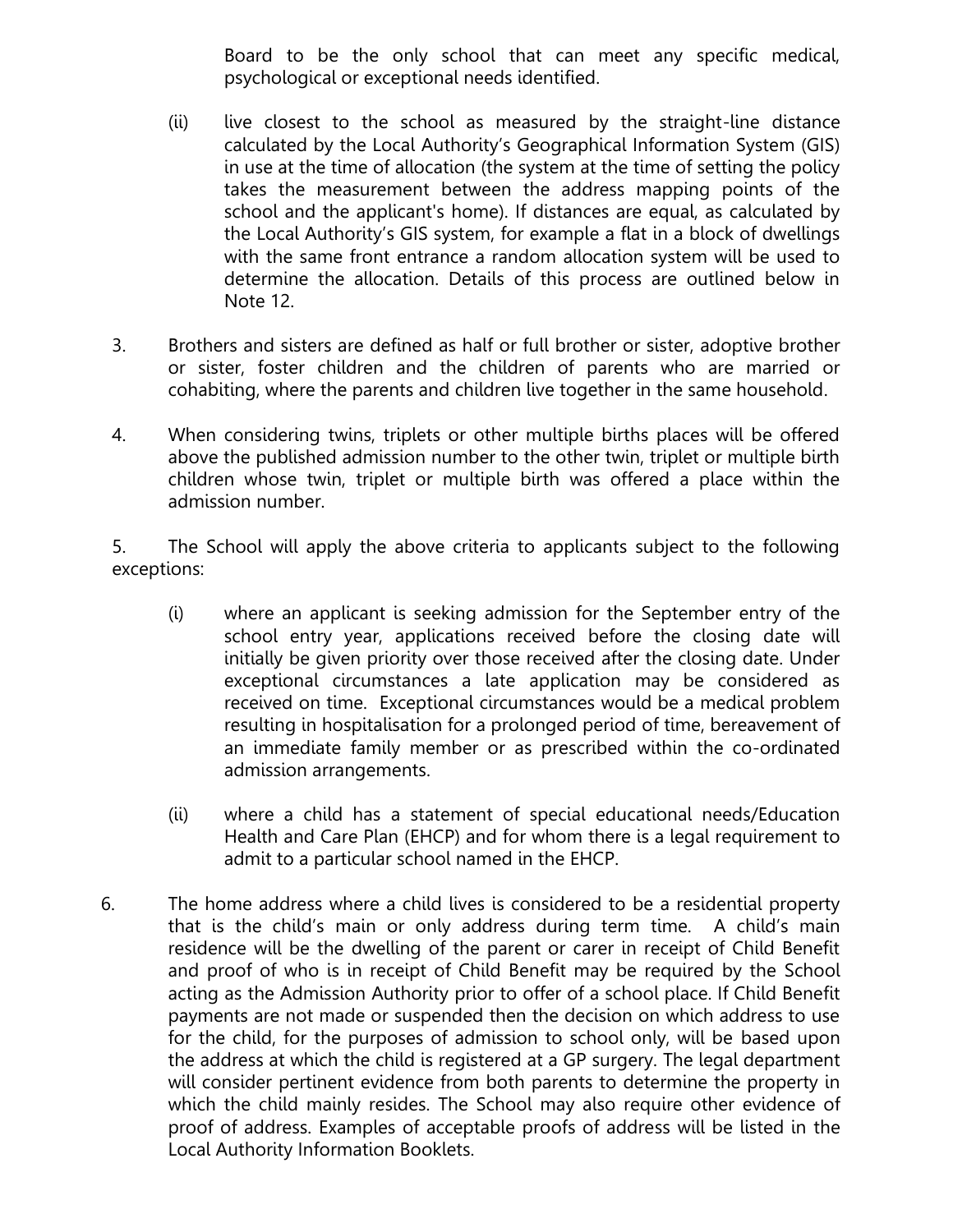#### Applications from separated Parents/Carers

7. Only one application can be considered for each child. Where parents/carers are separated it is essential that agreement is reached by both parties concerning the nominated preferred schools. Where a child spends part of their week with one parent and part with the other, only one address can be used. This must be the address at which the child spends most of their time during term time.

#### Waiting Lists

8. The Academy operates a formal waiting list for those refused a place. Subject to note 5, the waiting list is ranked according to the over-subscription criteria. Any places that do become available, if not required for a child with an Educational Health and Care Plan (EHCP) or one who is required to be admitted through an In-year Fair Access Protocol, are allocated in accordance with these criteria. The waiting list does not give priority either to those that have been on the list longest or to those that applied after the closing date.

Waiting Lists for main entry years will cease on 31 December 2022. Previous applicants wishing to continue on a waiting list must re-apply in writing to the School between 1 and 31 December 2022. Waiting lists for all other year groups will cease at the end of the academic year 2022/23. Applicants will be required to re-apply (in August 2023) for admission if they wish to continue to be considered for a place. Please note the School may review waiting lists on a regularly basis at the end of each term or when a place becomes available at a school.

9. Total Admission number for Reception Year 2022-23 is 120 pupils. Total Admission for Pre-School is 70 pupils.

Co-ordination between Admission Authorities

- 10. All schools in Bournemouth, Christchurch and Poole together with the Local Authority have, in accordance with statutory requirements, agreed to coordinate the main entry admission and transfer process.
- 11. BCP Council in partnership with it's schools, operate an In Year Fair Access Protocol in according with the School Admissions Code. The Protocol is reviewed on a regular basis.

Final Tie-Break Allocation Process

12. If there are insufficient places to accommodate all applicants and after using all tie break criteria applicants for the final place(s) cannot be split the remaining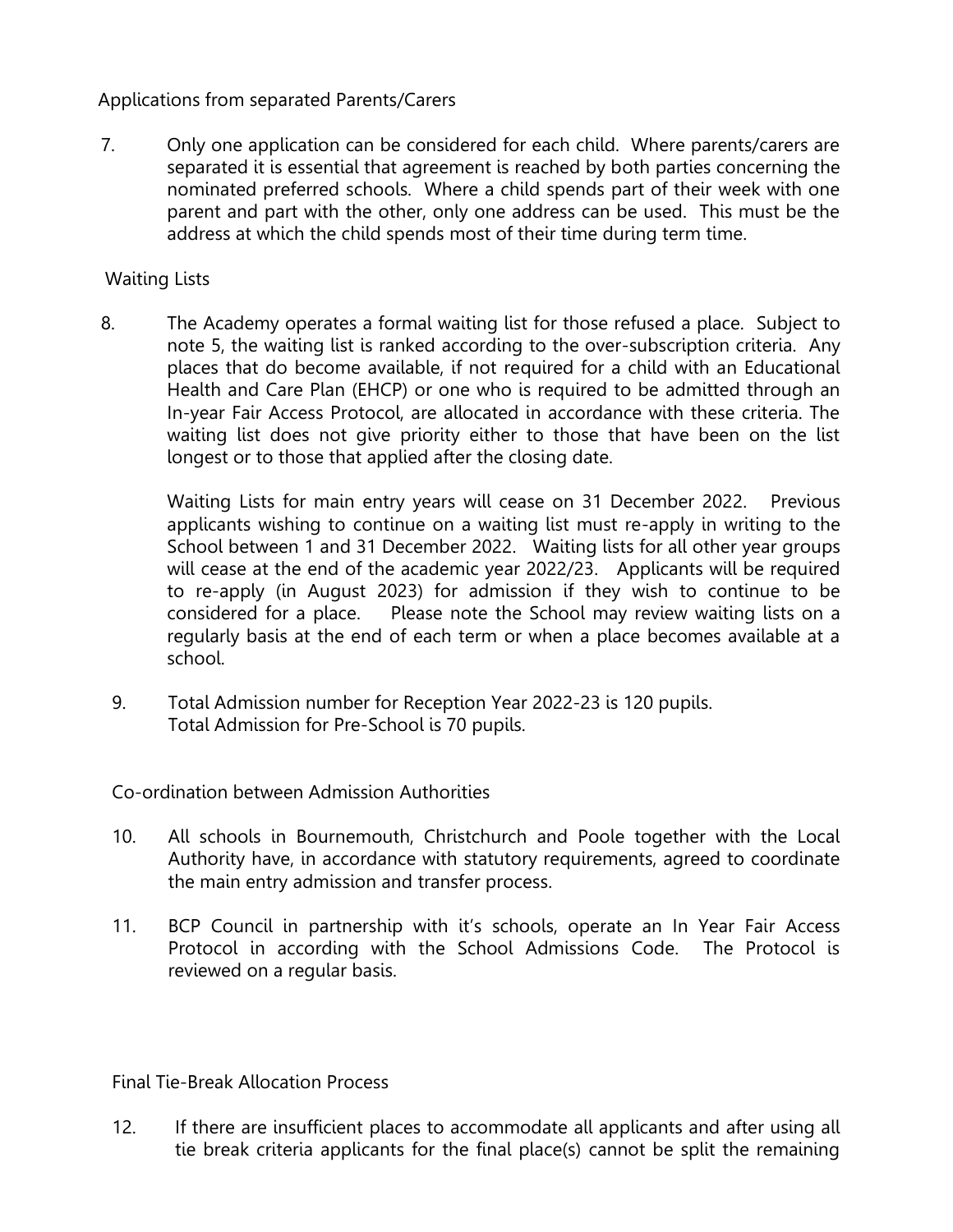place(s) will be allocated using a random allocation process. The process will be electronically administered through the IT providers in use at the time. At the time of setting this policy the providers are Synergy.

#### School Admission Appeals

13. Appellants do not have the right to a second appeal in respect of the same school for the same academic year unless, in exceptional circumstances, the admission authority has accepted a second application from the appellant because of a significant and material change in the circumstances of the parent, child or school but still refused admission.

#### Withdrawal of an offer of a place

14. The School may withdraw an offer of a school place where a parent fails to respond to an offer within a reasonable timescale or where the place was offered on the basis of a fraudulent or intentionally misleading application, or where the place has been offered in error.

Changes to the admission policy, number of available places and catchment areas

15. Where additional places or a school closure or amalgamation is proposed or implemented after the setting of these admission arrangements a change may be required to be made to the policy, admission number or related catchment areas. Application will be made to alter the arrangements to the Secretary of State where necessary.

Admission of children outside their normal age group

16. The policy in regard to consideration of requests from parents for their child's admission to Reception to be delayed by a year is attached. The policy can consider requests from parents of children whose birthday is between 1 April and 31 August and meet the criteria. The procedure for consideration of these requests is set down within the policy.

#### **For Pre-School Admissions only:**

- 17. All pre-school children are entitled to 15 hours funded childcare the term after they turn 3. They can start as soon as they turn 3 if you would like to pay for sessions. Some families will be entitled to up to 30 hours of funded childcare. To see if you are eligible, please visit: [https://www.gov.uk/get-tax-free](https://www.gov.uk/get-tax-free-childcare)[childcare.](https://www.gov.uk/get-tax-free-childcare)
- 18. Pre-school sessions are in blocks and you will be able to request sessions, depending on availability.